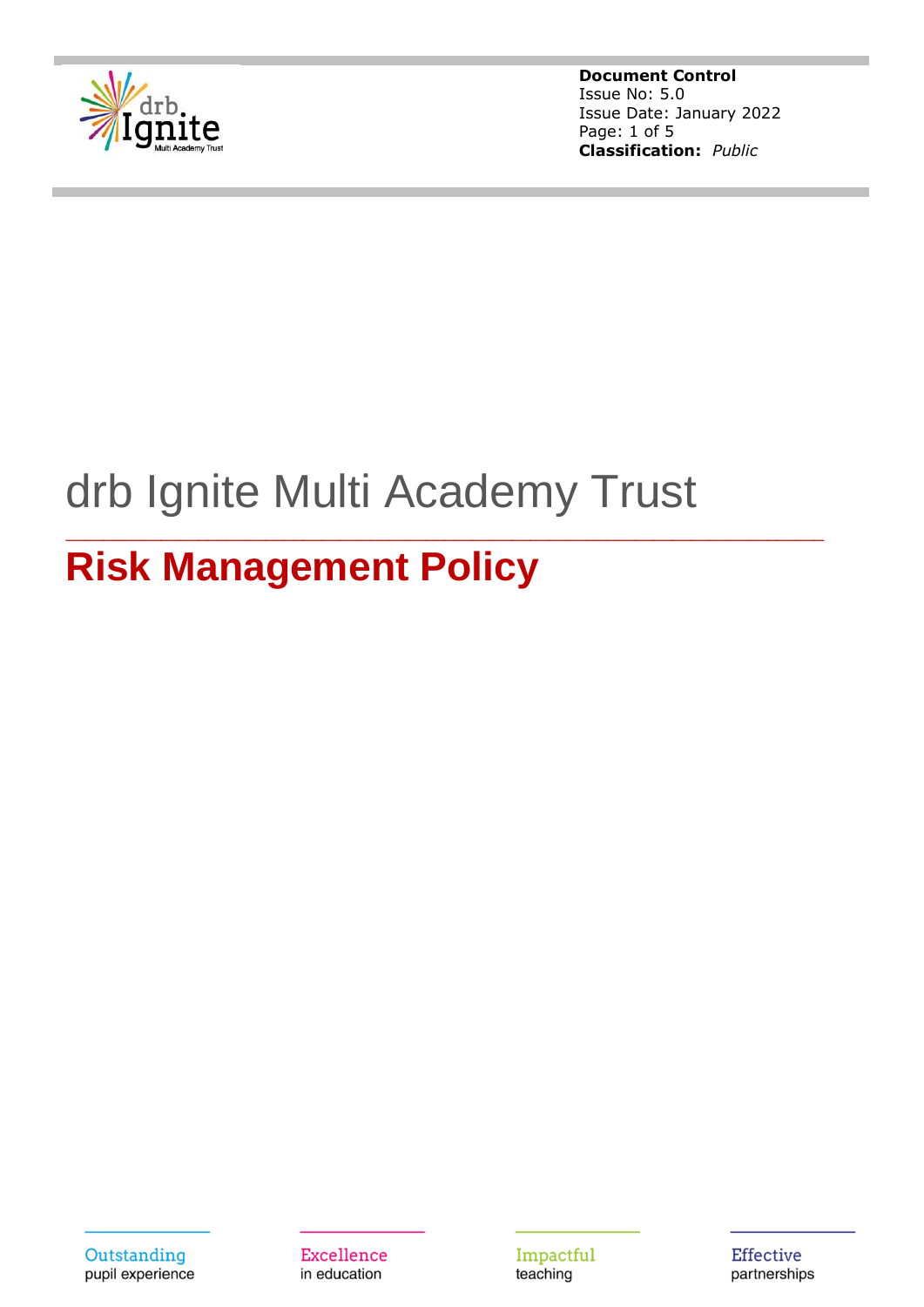

**Document Control** Issue No: 5.0 Issue Date: January 2022 Page: 2 of 5 **Classification:** *Public*

## **Trust Vision**

*All pupils achieve the highest standard of educational outcomes regardless of circumstances or background.*

The Trust has been established through a shared belief that lives can be transformed by what goes on in schools. We believe that the process of teaching and learning shapes futures. To this end our vision is to provide every child with learning experiences that excite them and give them the power to begin to shape their own lives.

#### **Introduction**

This policy sets out a framework for risk management in the Trust. Risk management is the process by which risks are identified, their severity assessed and actions taken to mitigate and bring them down to acceptable levels. This is achieved through the maintenance of a Trust Risk Register which is overseen by trustees.

The process of identifying potential risks and the introduction of internal controls to help mitigate them improves the Trust's ability to respond quickly and effectively to both opportunities and threats. It is an effective tool for strategic and operational planning. It is also a key component of the Trust's governance infrastructure and is central to the achievement of priorities and objectives. It also ensures the Trust is fully compliant with the DfE *Academy Trust Handbook 2021* and ESFA requirements.

The Trust's *Risk Register* is managed by the CEO and monitored regularly by the *Audit and Risk Sub Committee.*

#### **Definition**

For the purpose of this policy, risk is defined as:

*The possibility of an event occurring that will have an impact on the achievement of Trust objectives and its reputation.*

#### **Legal Framework**

It is a requirement:

- of the DfE *Academy Trust Handbook 2021* that the Trust has sound internal control and risk management processes in place.
- under the Charities Act to include a section in the Trust's *Annual Report* on principal risks and uncertainties, which are taken directly from the Trust's *Risk Register.*

Excellence in education

Impactful teaching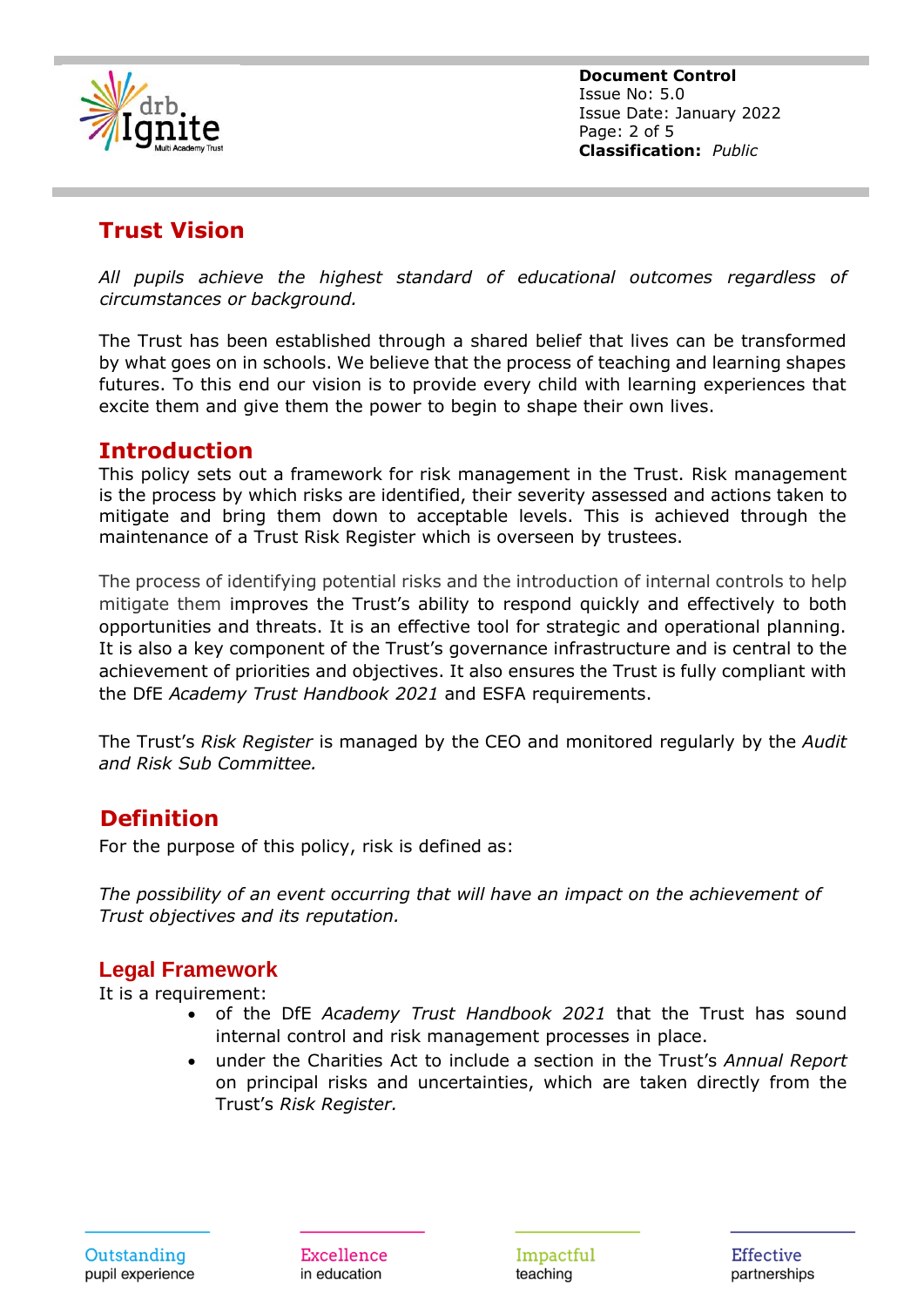

**Document Control** Issue No: 5.0 Issue Date: January 2022 Page: 3 of 5 **Classification:** *Public*

#### **Agreed levels of risk exposure**

The Trust's *Audit and Risk sub-committee* is responsible for agreeing acceptable levels of risk exposure. This informs the Trust Board in its decision making as to the levels of risk it is willing to accept and provides a benchmark against which initial risk assessments can be undertaken. The risk assessment and evaluation process, in turn, informs trustees of the Trust's overall risk profile and the mitigation strategies taken to manage any major risks. Levels of risk or exposure to risk that are tolerated by the Trust are kept under regular review and overseen by the *Audit and Risk sub-committee*. This Trust's *Risk Register* is formally reviewed by the Trust Board at least annually to ensure it is fit for purpose and effective.

#### **Risk assessment and monitoring**

The risk management processes adopted by the Trust ensure that:

- risks are properly reported, monitored and evaluated
- trustees and senior leaders use the *Risk Register* as a key management tool
- trustees are provided with relevant and timely interim reports
- any significant failures of control systems are properly reported and actioned at pace
- there are good levels of understanding for both implementation and monitoring of the control systems
- any required mitigation actions are identified quickly and assigned to individual owners to progress.

The *Risk Register* is used to monitor risk by:

- ensuring that the identification, assessment and mitigation of risk is linked to the achievement of the Trust's operational priorities
- ensuring that the assessment process reflects the Trustees' view of acceptable risk
- reviewing and considering the results of risk identification, evaluation and management
- considering the risks attached to significant new activities or opportunities
- regularly considering external factors such as new legislation or new requirements that may affect risk tolerance
- considering the financial impact of risk as part of operational budget planning and monitoring

#### **Responsibility of the Executive Leadership Team**

The Executive Leadership Team is responsible for:

• managing the *Risk Register* ensuring it is regularly reviewed and updated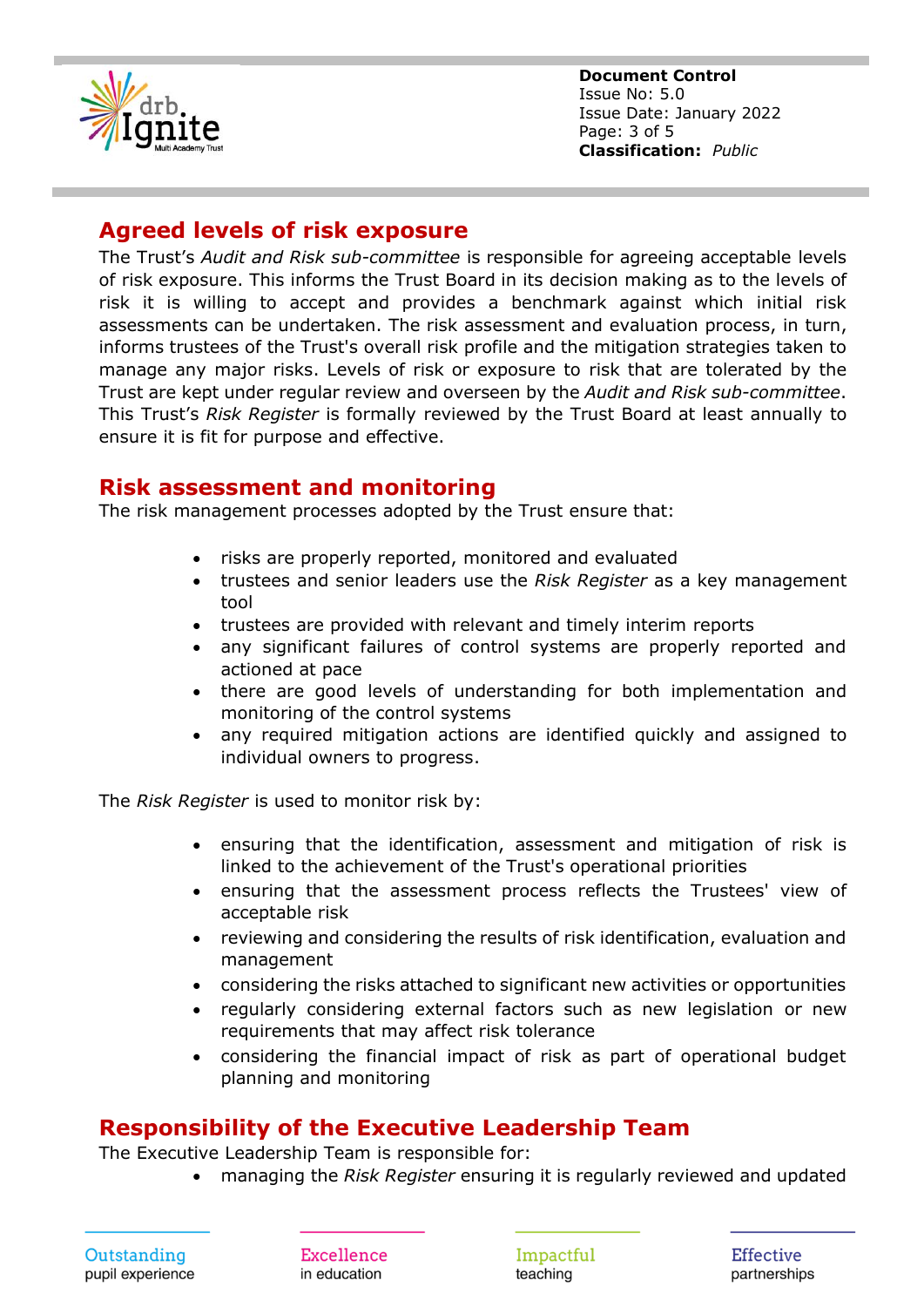

- ensuring risk owners reassess and update their risks at appropriate intervals
- ensuring that allocated owners complete all mitigation actions required
- reporting the top strategic risks to the *Audit and Risk sub committee*.

### **Responsibility of the Audit and Risk Sub Committee**

The Trust's *Audit and Risk sub committee* is responsible for:

- ensuring full compliance with the *Academy Trust Handbook 2021*
- ensuring full compliance with ESFA requirements
- setting and keeping the tolerance level for risk exposure under review
- reviewing the Trust's *Risk Register* at every meeting
- providing strategic leadership, review and challenge to the Executive Leadership Team on key risks
- overseeing the completion of the section regarding risk management within the Trust's *Annual Report.*

#### **Monitoring and Review**

The Trust's CEO has overall responsibility for the maintenance and operation of this policy. The policy will be reviewed annually by the Trust's *Audit and Risk sub committee* and forms part the Trust's financial procedures in line with the requirements of the *Academy Trust Handbook 2021*.

| <b>Monitoring and review</b>        | <b>CEO</b>                               |
|-------------------------------------|------------------------------------------|
| <b>Links</b>                        | <b>Trust Financial Procedures Manual</b> |
| <b>Staff responsible</b>            | <b>CEO</b>                               |
| <b>Committee responsible</b>        | <b>Audit and Risk Sub Committee</b>      |
| <b>Date approved by Trust Chair</b> |                                          |
| <b>Reviewed</b>                     | <b>January 2022</b>                      |
| <b>Next review date</b>             | <b>January 2023</b>                      |

\***For note**: should there be any changes/further national guidance issued relevant to this policy, it will be updated accordingly prior to the review date shown above and referred to the next Trust Board meeting.

Outstanding pupil experience

Excellence in education

Impactful teaching